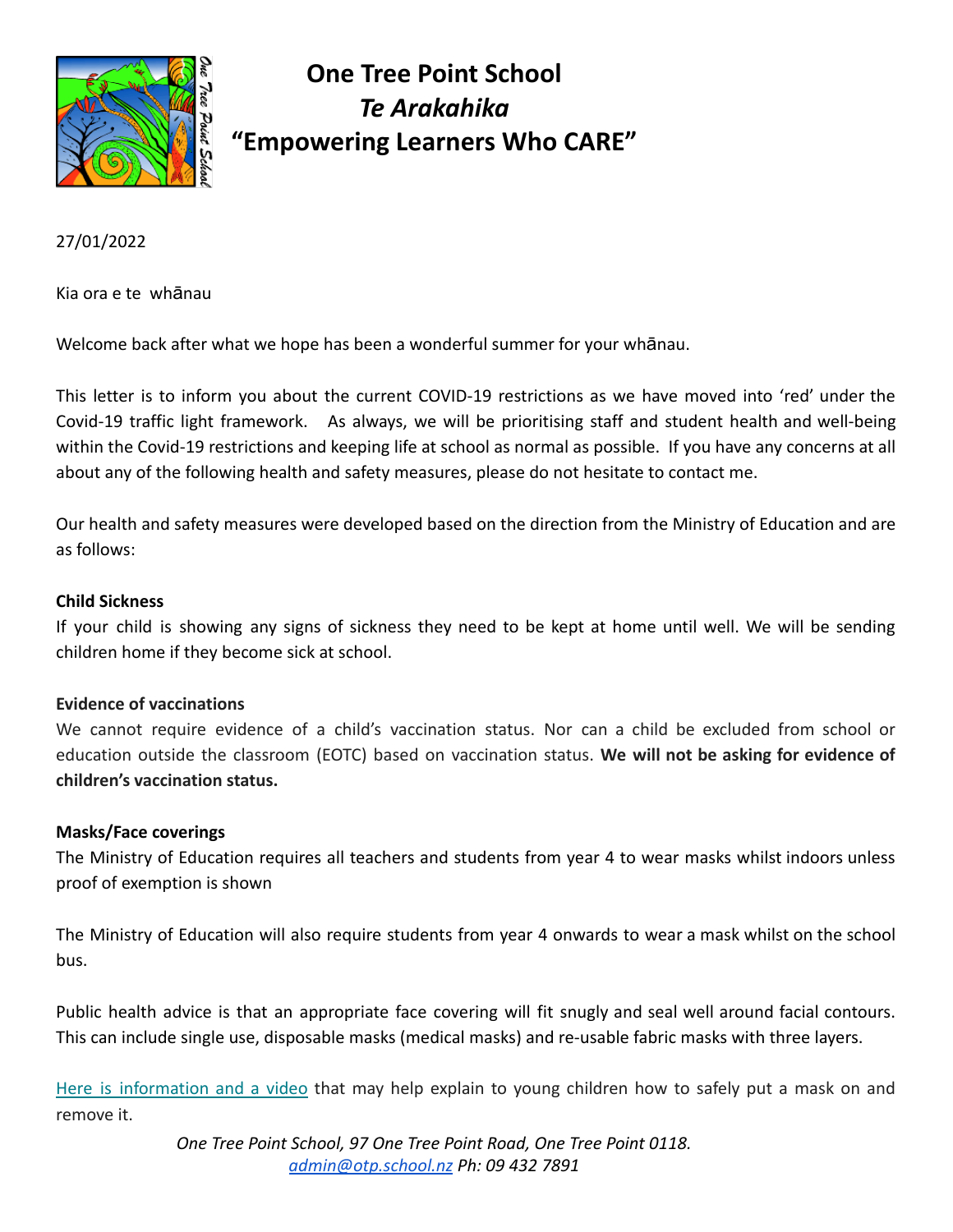# **Mask Exemption**

if your child has a disability or a health condition that makes wearing a face covering unsuitable you can get an exemption card from:

Disabled Persons Assembly NZ by contacting them on 04 801 9100 or emailing them at info@dpa.org.nz — for disabled people or if you have a health condition.

Deaf Aotearoa by emailing covid@deaf.org.nz — for people who are Deaf or hard of hearing.

# **Events and activities**

We have been advised that gatherings of more than 100 people (including children) are not permitted, so there will be no whole school assemblies. Events held outside continue to minimse risk and we have adjusted our planning to ensure as many events as possible continue within these guidelines.

# **Visitors on Site**

We have been advised there should be no non-essential visitors onsite at Red, so we encourage you where possible, to drop your children off before coming onto the school grounds. However, we completely understand that some parents will need to come onto the school grounds to settle children into school. We just ask that you scan in and wear a mask, or show an exemption card and keep your time inside short or stay outside the classrooms where possible.

# **Distancing and Groupings - change to school timetable/breaktimes.**

We have been asked to group our students so wherever possible they are not intermingling with other groups. We have therefore split the school into 2 groups - years 0-3 and years 4-6. We have adjusted the school timetable and staggered break times to minimise contact between these two groups. We will also have 3 shorter break times instead of 2, with as much time spent outside as possible.

#### **School Pick Up**

We will be asking whānau who collect their child from school to do so on the school field. This can be accessed via the gate from the carpark in front of the tennis courts or through the pedestrian gate in front of the swimming pool. This space will enable the required 2 metre social distancing in a safe space and minimise students crowding together when exiting the school.

#### **Ventilation**

Providing good old fashioned fresh air remains the most important thing we can do in our learning spaces to minimise risk for ākonga and kaiako (and the same goes for you at home). All windows and doors will be open with the air conditioning on to ensure as comfortable an environment as possible.